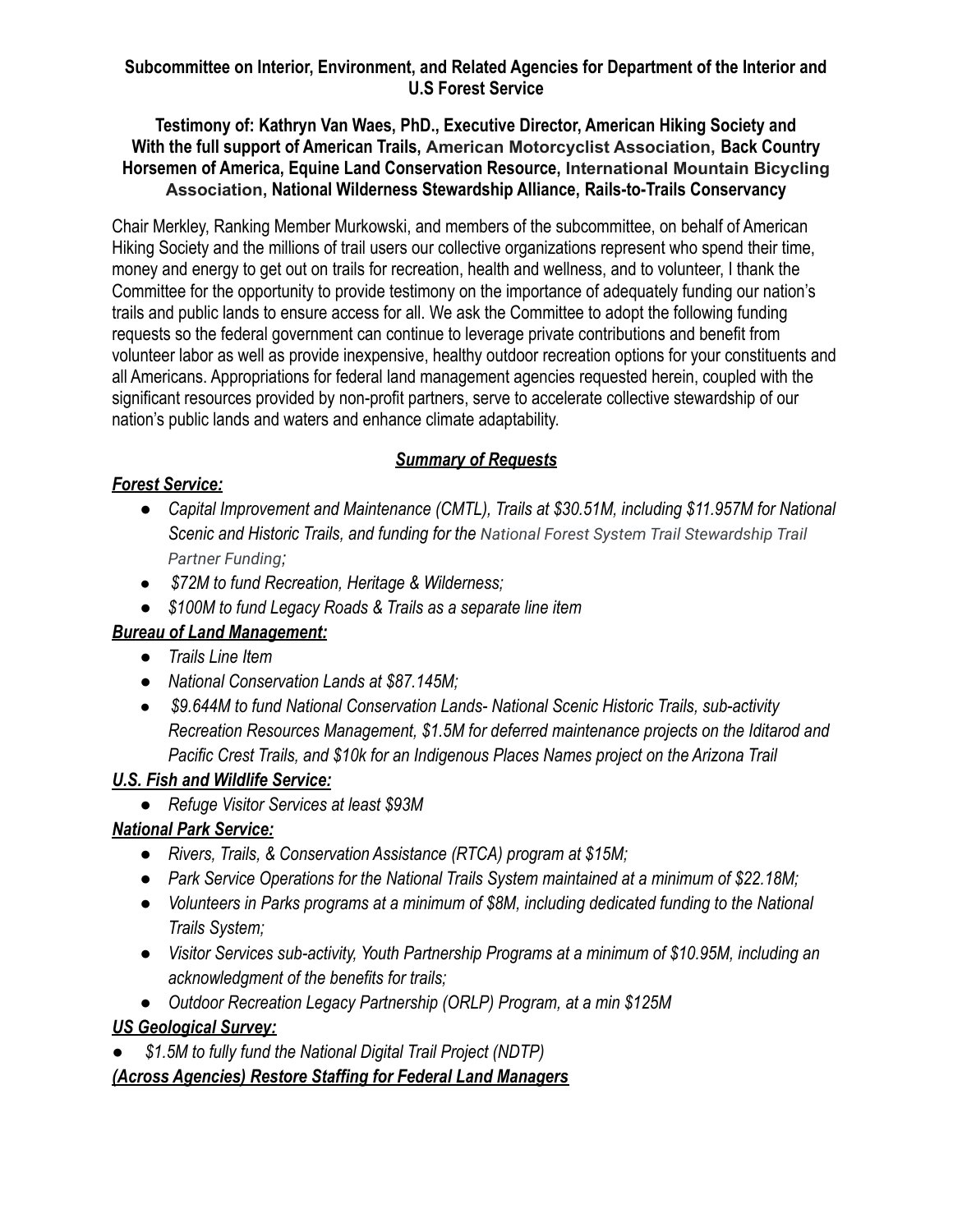#### **Forest Service Recommendation:**

National Forest trails benefit everyone and receive increasing public use each year. Collectively, the National Forests provide 159,000 miles of trails for activities ranging from hiking, biking, horseback riding, off-highway vehicle usage, groomed winter trails for cross-country skiing and snowmobiling, and access points for "river trails." Roughly 120,000 of the 159,000 miles of trails are in need of some form of maintenance or repair.

**Program:** Capital Improvement and Maintenance, Trails

**FY23 Funding Level Requested:** \$30.51M **FY22 Level**: \$18.5M

**Department: US Department of Agriculture** 

**Agency/Account:** Forest Service, Capital Improvement and Maintenance, Trails

**Report Language requested:** "Volunteer groups, Tribal organizations, and non-profit partners are integral to the trail building and maintenance required for the 159,000 miles of trails on National Forest System lands, including more than 10,000 miles of nationally designated scenic, historic, and recreation trails. The Committee supports the Forest Service's 10-Year Trail Shared Stewardship Challenge and continuing the Trail Stewardship Partner Funding Program to facilitate these efforts. The Committee is aware of the growing need to sustain and increase the capacity for resilient trail building within the outdoor recreation community."

"National Scenic and Historic Trails.—The Committee directs the Forest Service to continue to provide specific trail operation, maintenance, and construction funding and accomplishment data for the national scenic and historic trails in future budget justifications."

**Program:** National Forest System Trail Stewardship Trail Partner Funding Program

**Department:**US Department of Agriculture

**Agency/Account:** Forest Service, Capital Improvement and Maintenance, Trails

**Report Language requested:** Within Capital Improvement and Maintenance, Trails the committee supports continued funding for the National Forest System Trail Stewardship Trail Partner Funding Program. Much of the Forest Service's trail work is accomplished today by volunteer groups and non-profit partners. The Forest Service has a successful Trail Stewardship Partner Funding challenge cost share program that leverages federal funding by 3 to 5:1.

**Program:** Recreation, Heritage & Wilderness **FY23 Funding Level Requested:** \$72M **FY22 Level:** \$38M **Department:** US Department of Agriculture **Agency/Account: Forest Service,** Recreation, Heritage & Wilderness

**Program:** Legacy Roads & Trails **FY23 Funding Level Requested**: \$100M **FY22 Level:** \$5M & restored line item. **Department:** US Department of Agriculture **Agency/Account:** Forest Service, Legacy Roads & Trails

### **BLM Recommendation:**

The BLM manages 13,468 miles of trails over 245 million acres —more land than any other federal land management agency and contains a diversity of landscapes that often provide the public less structured but nonetheless diverse recreational opportunities. BLM recreation resources and visitor services support strong local economies. More than 120 urban centers and thousands of rural towns (comprising 64 million people) are located within 25 miles of BLM lands.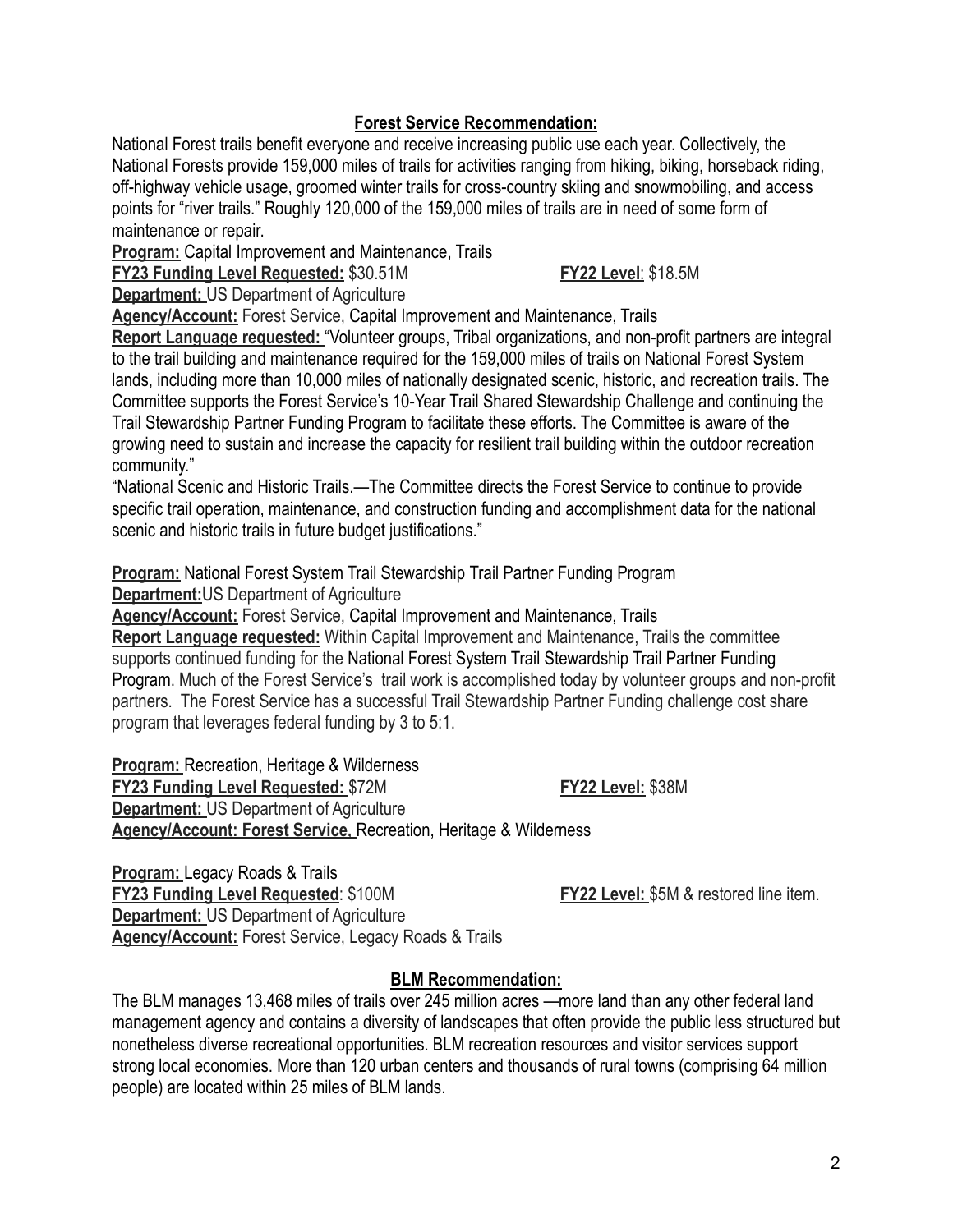**Program:** Bureau of Land Management Trails Funding

**FY23 Funding Level Requested:** See Report Language Below. **FY22 Level:** Report Language Included **Department:** Bureau of Land Management

**Agency/Account: Trails**

**Report Language requested: "**The committee directs the Bureau of Land Management to create a trails line item in the BLM budget, including \$9.63M for National Scenic and Historic Trails."

**Program:** National Conservation Lands

**FY23 Funding Level Requested:** \$87.145M. **FY22 Level:** \$49.274M

**Department:** Bureau of Land Management

**Agency/Account:** Bureau of Land Management, National Conservation Lands

**Program:** National Conservation Lands-National Scenic Historic Trails, sub-activity Recreation Resources Management

**FY23 Funding Level Requested:** \$9.63M **FY22 Level:** \$6.547M

**Department:** Bureau of Land Management

**Agency/Account:** Bureau of Land Management, National Conservation Lands **Report Language requested:** Within National Conservation Lands, unit-level allocations for each of the national scenic and historic trails shall be provided.

## **FWS Recommendation:**

Refuge Visitor Services provides funding for trail maintenance across FWS-managed land. Located in every U.S. state and territory, and within an hour's drive of nearly every major U.S. city, National Wildlife Refuges provide incredible opportunities for outdoor recreation, including hiking, hunting, fishing, birding, boating and nature photography across 2,500 miles of trails. More than 37,000 jobs are reliant on refugees. Funding at a level of \$93M will provide for trail maintenance across the land and water trails, refuges, wetlands, and hatcheries, including eleven National Scenic and Historic Trails and forty-four National Recreation Trails.

**Program:** Visitor Services

**FY23 Funding Level Requested:** \$93M **FY22 Level:** \$77.237M

**Department:** Department of Interior

**Agency/Account:** Fish and Wildlife Service, Visitor Services

### **NPS Recommendation:**

National Parks, and the world-class experiences their 18,844 miles of trails provide, are one of the most unifying forces in America. Well-maintained trails improve the quality of visitor experiences and enhance visitor safety.

**Program:** Rivers, Trails, & Conservation Assistance (RTCA)

**FY23 Funding Level Requested:** \$15M **FY22 Level:** Unknown

**Department: Department of Interior**

**Agency/Account:** National Park Service, National Recreation and Preservation

**Report Language requested:** Within, National Recreation and Preservation, \$15M for the Rivers, Trails, & Conservation Assistance program.

**Program: National Trails System FY23 Funding Level Requested:** \$22.18M **FY22 Level:** \$16.856M **Department:** Department of Interior